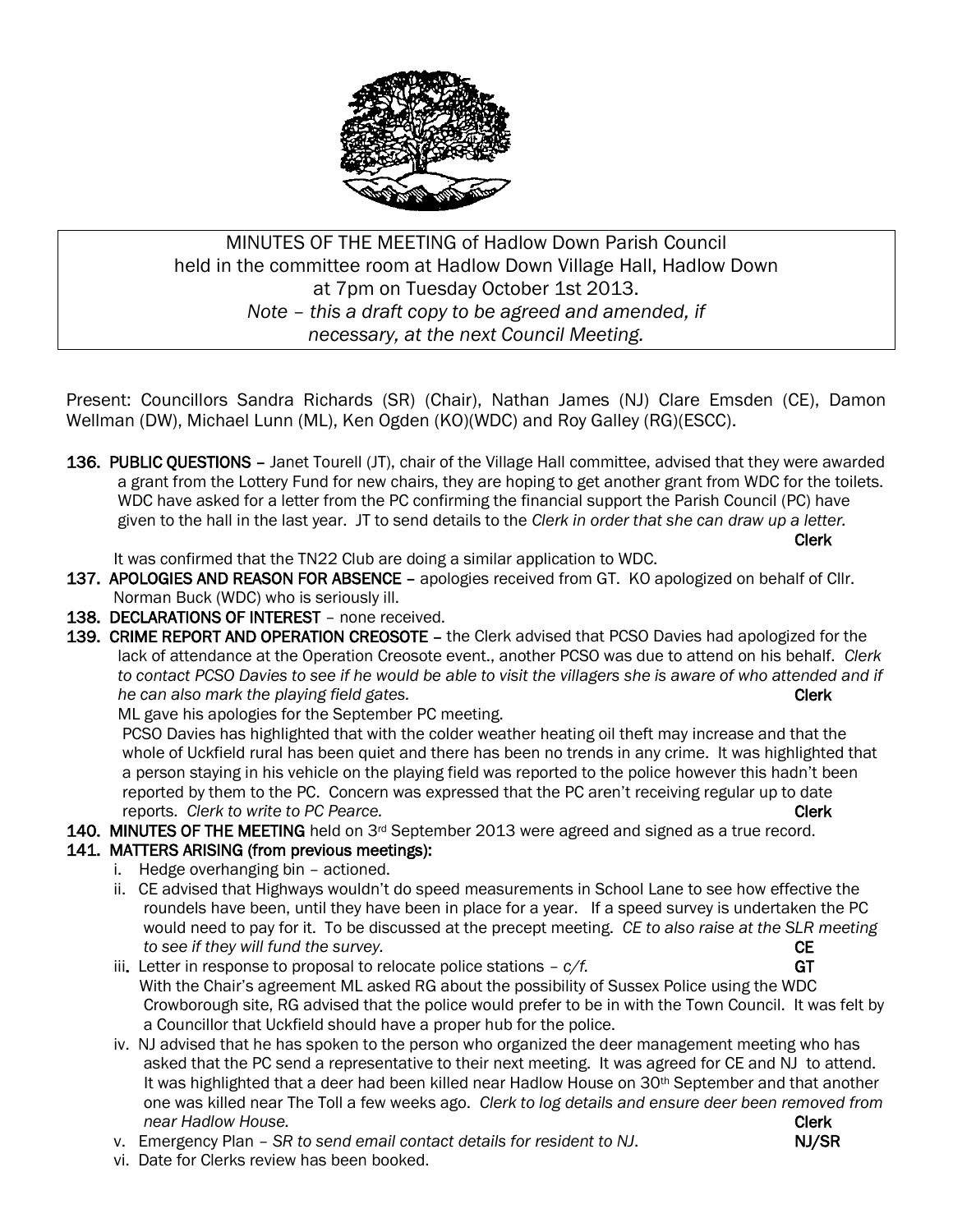- vii. Clerks Report was sent to Councillors with the agenda updating them on her action points, this included:
- a. The Clerk has written to Diocesan House regarding ownership of the driveway at the church.
- b. The Clerk has written to Highways regarding the overgrown hedges on Waghorns Lane and School Lane as the owner has not responded to her letter or arranged for the hedges to be cut.

# 142. PLANNING APPLICATIONS:

- i. WD/2013/1878/F THE OAST HOUSE, DUDDESLAND FARM, HEATHFIELD ROAD, TN21 OUJ Single storey extension to an existing detached double garage and studio to form guest accommodation ancillary to the main building.- The Parish Council support the application. They feel that the extension won't have a detrimental effect on the surrounding amenities. (3/2)
- 143. REPORTS FROM CLLR. ROY GALLEY, ESCC & CLLR. KEN OGDEN WDC. RG advised that Highways have recently undertaken some work in Hadlow Down. There was a fire services strike last week for 4 hours. RG was updated on the problems in getting Highways to resurface Hastingford Lane, it was agreed for November 2013 and is now just on a 'wish list', this will be discussed at the SLR meeting . KO thanked the chair for her comments to him on the WDC conference. WDC have had a meeting with Kiers regarding the problems with waste collection, KO updated on the reasons why Kiers think there have been problems. KO apologized on behalf of WDC. It was highlighted by one Councillor that collections are being made later each week. KO advised that a large number of people applied for brown bins after the cut-off date and it will take six months to get further supplies. A further 115 houses have recently been approved for Heathfield
- 144. BANK RECONCILIATION: for September 2013 agreed and signed.

# 145. OTHER FINANCE MATTERS –

- i. The payment of £15.00 to St Mark's School House Trust for the lease at the play area, that was signed at the September meeting, was ratified at this meeting.
- ii. New plaque for oak tree at the burial ground c/f in GT's absence.
- iii. The Clerk confirmed that the external audit had been successfully completed and that the notice was now being displayed. The Clerk was congratulated and thanked for her work on this.
- 146. NEW COMMUNITY CENTRE the last meeting was postponed. The planning application for permitted development rights at the Village Hall and the Pavilion has been sent to WDC for consultation with the Planning department Team Leader. The application for the new Community Centre will be sent to WDC after this consultation. The Chair reiterated that the Parish Council would need to see the Community Centre application prior to it being sent to WDC and asked JT that she ensure that this happens. The Chair asked KO when he would be meeting with the Chair of the Community Centre committee, KO advised that this would happen after the Chair of the committee's meeting with WDC. The Clerk updated the meeting on her discussions with the legal adviser regarding the lease for the Village Hall. *She will send details to JT*. She has received an invoice from the legal adviser for work since February which will be presented for payment at the next meeting. The control of the Clerk
- 147. NEWSLETTER it was agreed that the following topics would appear in the next newsletter: Community Plan; precept; tree warden; dog control order and heating oil thefts. GT and SR to write articles. The *Clerk will advise David Walker that an article will be written on the tree warden.* Clerk
- 148. DOG FAECES IN SCHOOL LANE correspondence had been received regarding dog faeces in School Lane. It was decided to put an article in the newsletter.
- 149. PARISH ASSEMBLY a discussion was held on possible speakers. It was decided that the *Clerk would write to Jozef Zelinko to see if he could undertake a talk at the Parish Assembly.* Clerk
- 150. FREEDOM OF INFORMATION PUBLICATION SCHEME the amendments to the Freedom of Information Publication Scheme were agreed.
- 151. RISK ASSESSMENTS the *Chair agreed to undertake the quarterly risk assessments*. SR
- 152. REPORTS FROM COUNCILLORS (COUNCIL MATTERS AND OUTSIDE BODIES):

 Cllr. Damon Wellman advised that he had attended a new driver event for young people at Heathfield Fire Station. He gave information on Operation Crackdown where the public can report incidents of anti social driving.

Cllr. Nathan James advised of the bonfire night on  $1<sup>st</sup>$  Nov at the playing field. There will be a working party on 9<sup>th</sup> November and on 26<sup>th</sup> October at 10am there will be a meeting for anyone willing to marshal at the bonfire night. NJ confirmed that the public liability insurance has been arranged. *ML to send NJ a copy of the previous risk assessment for the Winterfest, NJ to arrange for the risk assessment for the bonfire night to be sent to the Clerk. I*t was questioned where the fallout from the fireworks was due to be *NJ* to investigate. The *n*-contract of the *NJ* to investigate.

Cllr. Clare Emsden advised that Green Lane 24 that runs from Main Road to Dog Kennel Lane was closed